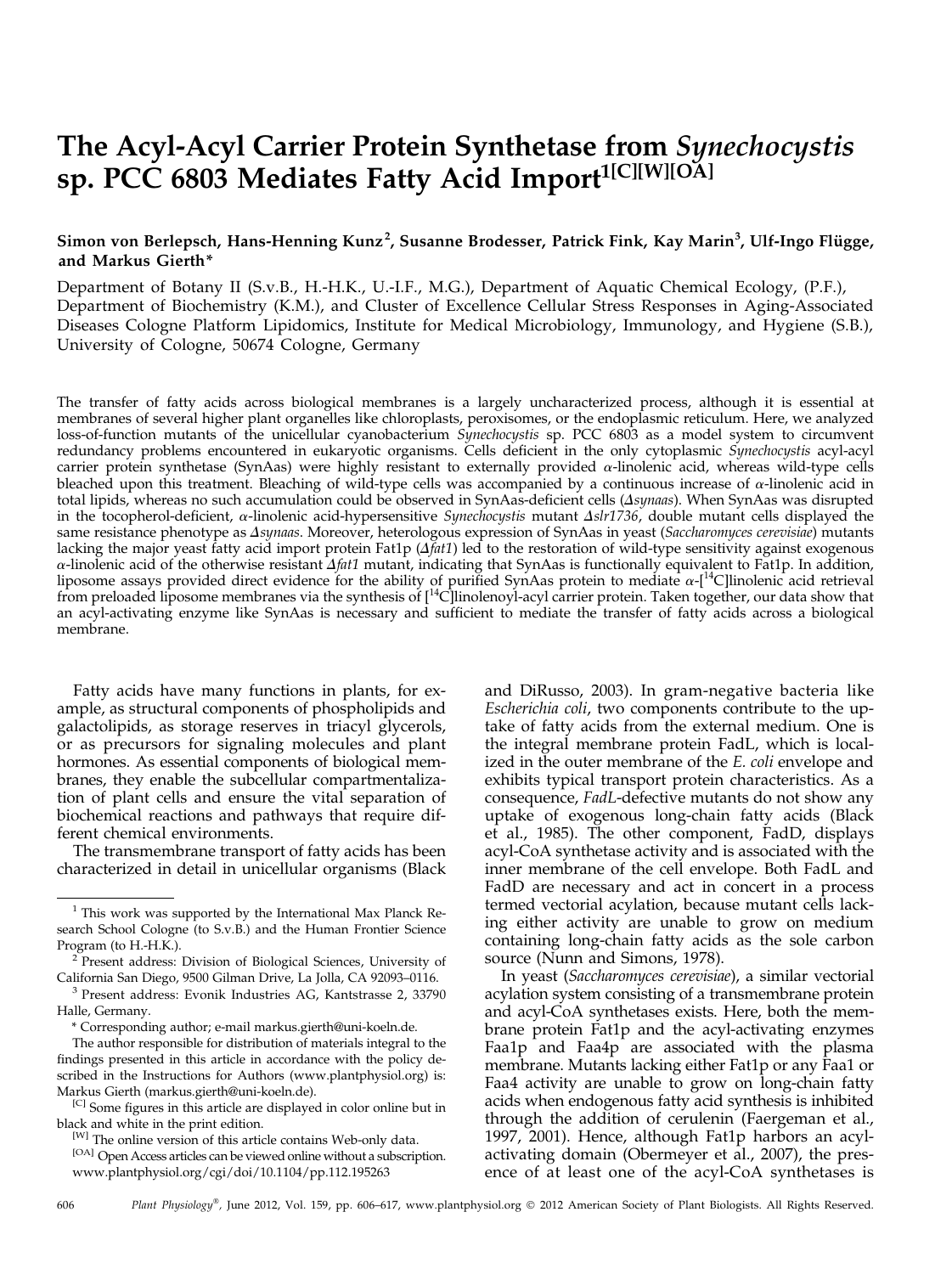essential for the import of long-chain fatty acids into yeast cells in addition to a functional Fat1p.

In higher plants, fatty acid biosynthesis is exclusively located in chloroplasts, indicating the necessity of fatty acid export from chloroplasts destined for the assembly of phospholipids derived from the "eukaryotic pathway" in the endoplasmic reticulum (Gardiner et al., 1982). However, although knowledge about the mechanisms involved in the transfer of lipids from the chloroplast to the endoplasmic reticulum and vice versa has greatly advanced in recent years (Benning, 2008), understanding of fatty acid transport across the chloroplast membrane is still limited. Tracer experiments applying  $[{}^{18}O]$ acetate or  $[{}^{14}C]$ acetate to spinach (Spinacia oleracea) or pea (Pisum sativum) leaves (Pollard and Ohlrogge, 1999; Koo et al., 2004) provided initial experimental verification for a model first outlined by Shine et al. (1976). This model involves thioesterasemediated cleavage of acyl-acyl carrier protein (ACP) at the inner envelope membrane, transfer of the free fatty acids to the outer envelope membrane, and acylactivating enzyme activity at the outer envelope membrane. Moreover, incubation of isolated chloroplasts with radiolabeled fatty acids revealed that chloroplasts are also able to take up exogenously supplied fatty acids and elongate and incorporate them into lipids (Thompson et al., 1986; Koo et al., 2005). Koo et al. (2005) provided evidence that the acyl-activating enzymes AAE15 and AAE16 are essential in that process. Their study showed that isolated Arabidopsis (Arabidopsis thaliana) chloroplasts activated exogenously applied laureate very rapidly through esterification to ACP and that this reaction is dependent mostly on AAE15.

In both E. coli and yeast, acyl-activating enzymes are involved in transmembrane fatty acid transport. Because the large superfamily of 63 acyl-activating enzymes in Arabidopsis suggested a possible obstruction of mutant analyses through functional redundancy (Schnurr et al., 2002; Shockey et al., 2003), we employed the more simple unicellular cyanobacterium Synechocystis sp. PCC 6803 as a model. Previous studies had revealed the presence of only a single protein in Synechocystis homologous to higher plant acyl-activating enzymes (Kaczmarzyk and Fulda, 2010). These studies also established that the Synechocystis acyl-acyl carrier protein synthetase (SynAas) specifically uses ACP as a cosubstrate to recycle free fatty acids occurring naturally in Synechocystis cells (Kaczmarzyk and Fulda, 2010). Here, we provide evidence that SynAas is also involved in the transfer of free fatty acids across membranes by vectorial acylation and discuss an analogous mechanism for fatty acid transfer across the chloroplast envelope.

#### RESULTS

We used the deduced amino acid sequence of Arabidopsis LACS9 to search for homologous proteins in the

cyanobacterium Synechocystis sp. PCC 6803. Analogous to Kaczmarzyk and Fulda (2010), we identified Slr1609 as the only homologous protein through the BLASTP function of the CyanoBase Web site [\(http://](http://genome.kazusa.or.jp/cyanobase) [genome.kazusa.or.jp/cyanobase](http://genome.kazusa.or.jp/cyanobase)). Slr1609 had been named Aas (SynAas throughout this paper). In order to gain additional insight into SynAas function in Synechocystis metabolism, we generated knockout mutants ( $\triangle$ synaas) through homologous recombination ([Supplemental Fig. S1](http://www.plantphysiol.org/cgi/content/full/pp.112.195263/DC1)) and analyzed cell growth and viability in various conditions.

#### $\Delta$ synaas Cells Are Resistant to  $\alpha$ -Linolenic Acid Treatment

On regular BG11 medium, fully segregated  $\Delta$ synaas mutants did not display any phenotypic deviation from wild-type cells (Fig. 1A), indicating that SynAas function is not essential under the conditions used. Because previous studies had shown that exogenous  $\alpha$ -linolenic acid, once taken up into the cell, has a detrimental effect on cells (Maeda et al., 2005; Kunz et al., 2009), we tested the cell growth and viability of  $\Delta$ synaas when exposed to increasing concentrations in the growth medium. Interestingly, Synechocystis wildtype cells were impaired in growth both on plates and in liquid culture supplemented with  $\alpha$ -linolenic acid (Fig. 1). Whereas plate drop assays showed that wildtype cells when diluted from a pregrown culture on control medium simply would not grow in the presence of 10  $\mu$ M  $\alpha$ -linolenic acid or above, the phenotype in liquid culture was much more dramatic. Here, an initially green culture diluted to an optical density at 750 nm (OD<sub>750</sub>) of 0.25 (compare 0  $\mu$ M  $\alpha$ -linolenic acid in Fig. 1B) would completely bleach within 24 h when challenged with 20  $\mu$ M  $\alpha$ -linolenic acid or above (Fig. 1B). Moreover, when monitoring the growth of wildtype  $\alpha$ -linolenic acid-challenged cultures as optical density, cell growth rapidly ceased and cells died (Fig. 1C). In contrast, Asynaas mutant cells were unaffected on plates, showed resistance in liquid culture to very high concentrations of  $\alpha$ -linolenic acid of up to 200  $\mu$ M, and were able to maintain growth rates comparable to control conditions at 40  $\mu$ M  $\alpha$ -linolenic acid (Fig. 1, B and C). These data show that high concentrations of  $\alpha$ -linolenic acid in the external medium have a detrimental effect on Synechocystis cells and that this effect is dependent on the intracellular, SynAas-dependent activation of fatty acids.

## Photosynthesis Is Impaired in Synechocystis Wild-Type Cells But Not Asynaas Cells

Because  $\alpha$ -linolenic acid-challenged wild-type cells bleached completely after 24 h of incubation, we investigated the impact of exogenously fed  $\alpha$ -linolenic acid on photosynthesis in wild-type and  $\Delta$ synaas cells after shorter periods of time using chlorophyll fluorescence. We monitored the photosynthetic electron transport rate (ETR) as a sensitive parameter for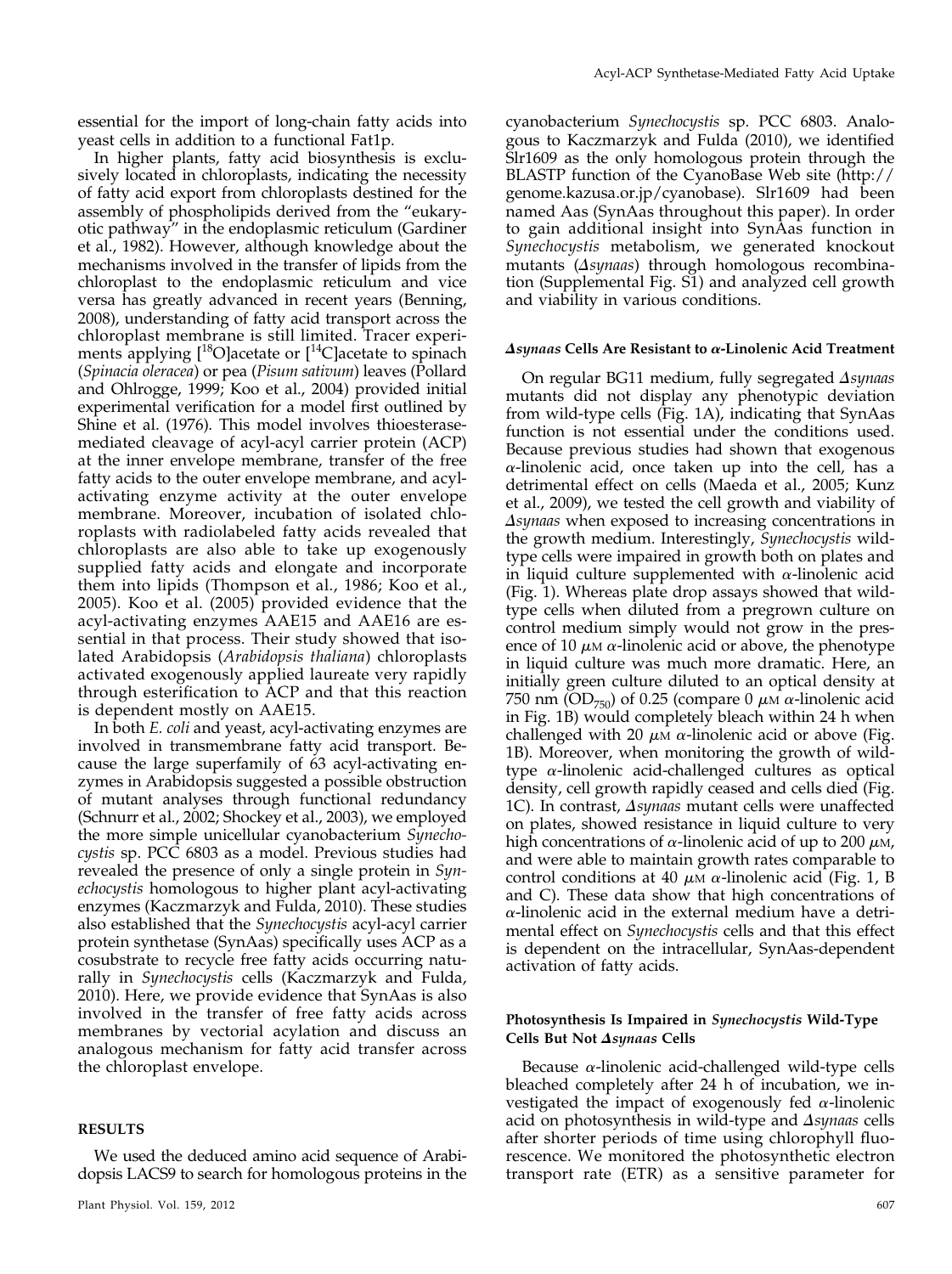

**Figure 1.** A,  $\alpha$ -Linolenic acid-resistant growth of  $\Delta$ *synaas*. Growth assays of Synechocystis wild-type and  $\Delta$ synaas suspension culture dilution series pregrown in control solution (10<sup>0</sup>, OD<sub>750</sub> = 0.05) are shown. Five microliters of suspension culture was spotted on plates supplemented with  $\alpha$ -linolenic acid as indicated and incubated at constant light for 7 d. B, Aliquots of Synechocystis wild-type and  $\Delta$ synaas liquid culture adjusted to  $OD_{750} = 0.25$ , supplemented with  $\alpha$ -linolenic acid as indicated, and incubated at constant light for 24 h. C, Growth curves of wild-type and mutant cells in the presence or absence of 40  $\mu$ M  $\alpha$ -linolenic acid. Suspension cultures were adjusted to  $OD_{750} = 0.25$ , and  $OD_{750}$  was monitored for 48 h in the absence (left panel) or presence (right panel) of  $\alpha$ -linolenic acid.

intactness of the photosynthetic apparatus. The ETR in wild-type cells started to steeply decrease after 5 h of incubation with 150  $\mu$ <sub>M</sub>  $\alpha$ -linolenic acid, until virtually no photosynthetic electron transport was detectable after 9 to 10 h of incubation (Fig. 2). However, the wild-type cell culture did not visibly bleach in these conditions as after 24 h of  $\alpha$ -linolenic acid treatment (Fig. 1B). In contrast, photosynthesis in  $\Delta$ synaas cells remained unchanged in response to  $\alpha$ -linolenic acid incubation (Fig. 2). In addition, control treatment with only the  $\alpha$ -linolenic acid solvent (ethanol) had no effect on ETR in wild-type or  $\Delta$ synaas cells (Fig. 2).

## Subcellular Compartmentation Is Lost in Synechocystis Cells in Response to  $\alpha$ -Linolenic Acid Treatment

We analyzed the impact of  $\alpha$ -linolenic acid treatment on cell structure and integrity in wild-type and Asynaas cells using electron microscopy. Samples taken after 0, 6, and 10 h of incubation with 150  $\mu$ M  $\alpha$ -linolenic acid showed a gradual change in cell structure with the duration of  $\alpha$ -linolenic acid treatment in wild-type cells. Here, an accumulation of electron-dense particles could be observed after 6 h (Fig. 3). In electron microscopy, lipophilic structures often appear as dark regions (Neiss, 1983). Hence, the detected electron-dense particles could be assigned either to collapsed membrane material or the accumulation of free fatty acids and lipids. These particles increased massively in size and number after 10 h of incubation, and the subcellular compartmentation into peripheral thylakoid membranes and central carboxysome and DNA was almost completely lost (Fig. 3), congruent with the observed lack of photosynthetic electron transport in these cells (Fig. 2). In contrast,  $\Delta$ synaas cells did not show any alteration of their ultrastructural appearance after 6 or 10 h of incubation (Fig. 3).

## Wild-Type But Not  $\Delta$ synaas Cells Accumulate  $\alpha$ -Linolenic Acid in Short- and Long-Term Incubation Experiments

In order to test whether exogenously fed  $\alpha$ -linolenic acid accumulates in Synechocystis cells, we exposed wild-type and  $\Delta$ synaas cells to moderate concentrations (33  $\mu$ M) of radiolabeled  $\alpha$ -[<sup>14</sup>C]linolenic acid for up to 60 min and measured cell-associated radioactivity after intensive washing. Data show that even immediately after the addition of  $\alpha$ -[<sup>14</sup>C]linolenic acid, a basal level of radioactivity remained attached to the



Figure 2. Toxic effect of  $\alpha$ -linolenic acid on photosynthesis. The photosynthetic ETR of Synechocystis wild-type and  $\Delta$ synaas cells is shown after different periods of incubation with 150  $\mu$ M  $\alpha$ -linolenic acid (white symbols) or in control conditions (black symbols). Error bars indicate se  $(n = 3)$ .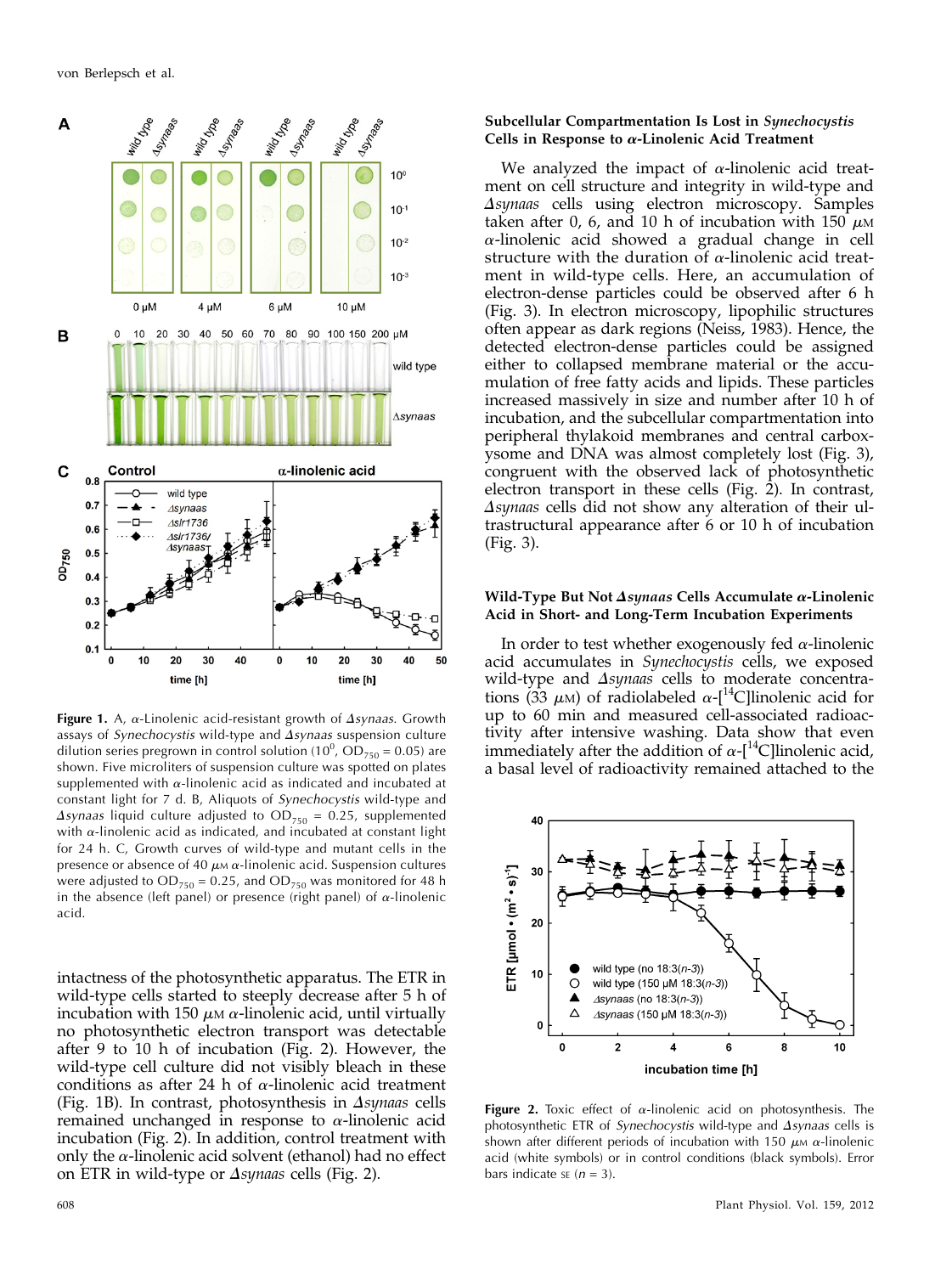

Figure 3. Impact of  $\alpha$ -linolenic acid on *Synechocystis* cell structure. Electron micrographs of individual wild-type and  $\Delta$ synaas cells are shown after different periods of  $\alpha$ -linolenic acid incubation (0, 6, and 10 h). Wild-type cells accumulate dark, lipophilic substances with increasing incubation time (white asterisks in 10-h panel) and display a disintegration of thylakoid membranes and subcellular structure in general. Th, Thylakoid membrane; Cb, carboxysome; DNA, nucleosome; Cy, cytoplasm. Bar =  $0.5 \mu$ m.

cells and could not be washed off from either wildtype or  $\Delta$ synaas cells (Fig. 4A, time 0). However, while this basal level remained constant in  $\Delta$ synaas cells after 10 min of incubation and was significantly less than in wild-type cells at any time point, cell-associated radiolabel constantly increased in wild-type cells, indicating continuous uptake and incorporation (Fig. 4A).



Moreover, when determining the fatty acid composition in total lipid extracts of *Synechocystis* cells treated for up to 10 h with  $\alpha$ -linolenic acid (150  $\mu$ M), we found that the  $\alpha$ -linolenic acid concentration strongly increased in wild-type cells to values up to  $67.4 \pm 8.6$ nmol  $mg^{-1}$  dry weight, whereas the concentration in untreated cells was  $1.9 \pm 0.4$  nmol mg<sup>-1</sup> dry weight (Fig. 4B). In contrast, no continuous increase of  $\alpha$ -linolenic acid in total lipids could be detected in  $\Delta$ synaas cells. There is, however, as with the radiolabeled  $\alpha$ -linolenic acid treatment, an initial leap to concentrations significantly above the level in untreated cells that during the further course of experiments remained constant (Fig. 4, B and C). This initial increase of  $\alpha$ -linolenic acid in  $\Delta$ synaas cells probably results from free fatty acids that are adhering to the cell surface or have been integrated into the plasma membrane and not been washed off during wash steps after incubation.

The increase in  $\alpha$ -linolenic acid in wild-type cells over the course of 10 h was specific for this fatty acid, because the other fatty acids did not display any change in levels (Fig. 4C).

#### Exogenous  $\alpha$ -Linolenic Acid Accumulates in Lipids and as Free Fatty Acid

In order to assess the distribution of  $\alpha$ -linolenic acid absorbed from the external medium among cellular lipid species, we applied thin-layer chromatography (TLC). Lipids were extracted from cell samples after 0,



Figure 4. Accumulation of  $\alpha$ -linolenic acid in Synechocystis cells. A, Shortterm accumulation of  $^{14}$ C-lableled  $\alpha$ -linolenic acid (33  $\mu$ M) in wild-type and  $\Delta$ synaas cells. B, Long-term incubation of  $\alpha$ -linolenic acid. Wild-type and  $\Delta$  synaas cells were incubated with 150  $\mu$ M  $\alpha$ -linolenic acid. Circles and asterisks indicate significant ( $P \le 0.01$ ) differences compared with  $\Delta synaas$  at the same time point or with time 0, respectively. Error bars indicate se  $(n =$ 3). C, Fatty acid profile of total lipids in wild-type and  $\Delta$ synaas cells upon long-term incubation with  $\alpha$ -linolenic acid. Only the  $\alpha$ -linolenic acid concentration in wild-type cells is substantially increased over time, and other fatty acids remain unaltered. DW, Dry weight. [See online article for color version of this figure.]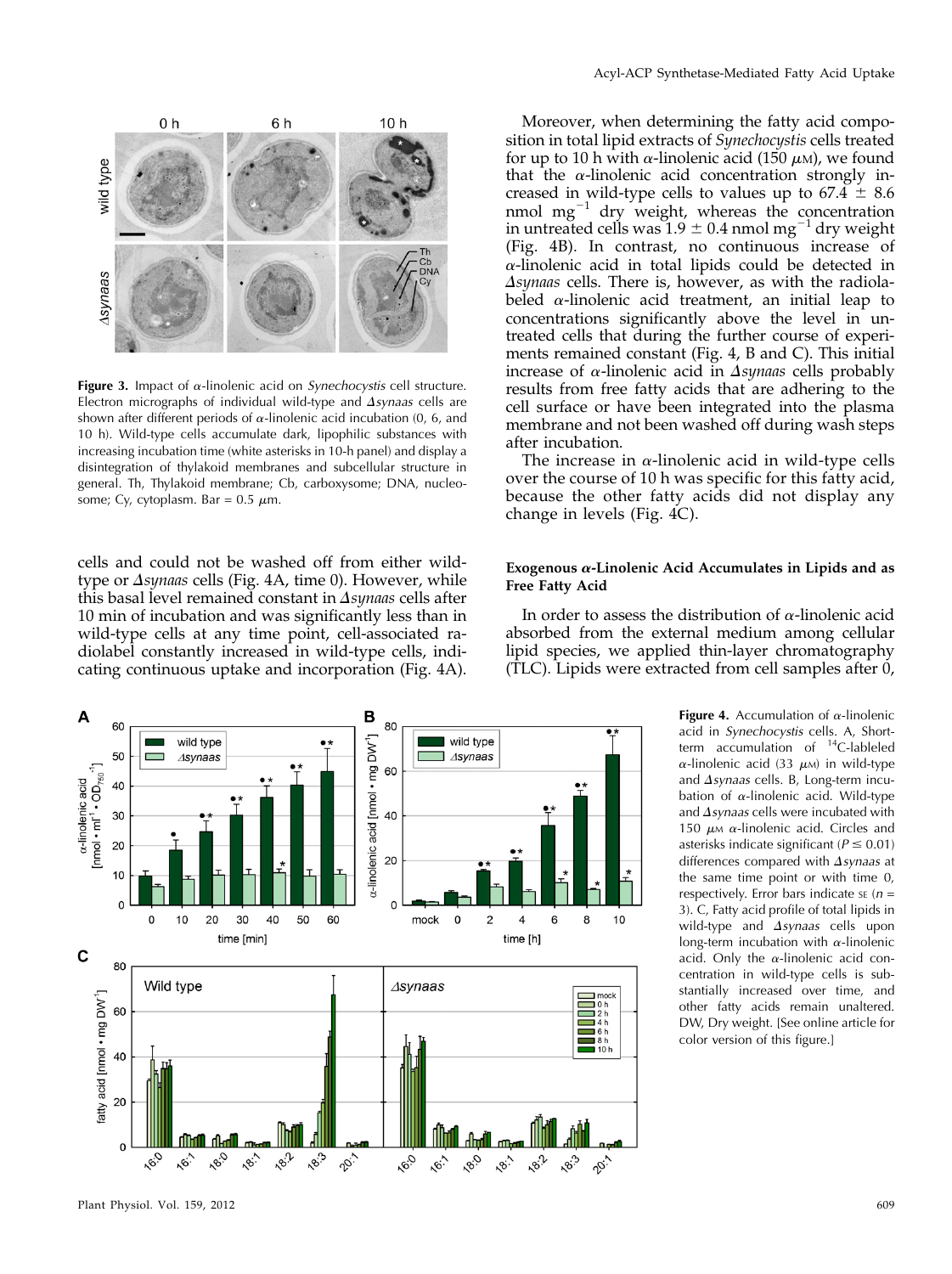6, and 10 h of  $\alpha$ -linolenic acid incubation and separated by TLC. A substantial increase of free  $\alpha$ -linolenic acid is visible in the wild-type strain after 6 and 10 h of incubation (Fig. 5), indicating that free fatty acids constitute a major component of the electron-dense accumulations apparent in the electron micrographs (Fig. 5). Additionally, there is an increase in monogalactosyl diacylglycerol (MGDG), sulfoquinovosyl diacylglycerol (SQDG), and phosphatidyl glycerol (PG) over time. When applying  $\alpha$ -[<sup>14</sup>C]linolenic acid for incubation times up to 60 min, radiolabel could clearly be detected in major lipid classes after 20 min ([Sup](http://www.plantphysiol.org/cgi/content/full/pp.112.195263/DC1)[plemental Fig. S2\)](http://www.plantphysiol.org/cgi/content/full/pp.112.195263/DC1), showing that  $\alpha$ -linolenic acid is incorporated into most of the predominant lipid species of Synechocystis (Wada and Murata, 1998). We suspect that the additional band, appearing right above MGDG (Fig. 5), represents an MGDG with two 18:3 fatty acid residues, which would lead to a more lipophilic molecule than the common MGDG with 16:0 fatty acids at the sn-2 position (Wada and Murata, 1990). An unknown very polar molecule, running underneath PG, is also increasing over time. However, we could not clarify its identity with our standards. In contrast to the findings in the wild type, there was no increase in any of the lipid species in the  $\Delta$ synaas mutant (Fig. 5).

## The  $\alpha$ -Linolenic Acid Hypersensitivity of Tocopherol-Deficient  $\Delta s l r 1736$  Cells Is Reverted to Resistance of  $\Delta$ synaas Cells in  $\Delta$ slr1736/ $\Delta$ synaas Double Mutants

For cyanobacteria, it has been shown that  $\alpha$ -tocopherol is essential for diminishing lipid peroxidation caused through  $\alpha$ -linolenic acid, because  $\alpha$ -tocopherol-free  $\Delta s$ lr1736 mutants are hypersensitive to treatment with exogenous  $\alpha$ -linolenic acid (Maeda et al., 2005). By generating and analyzing the cell growth of a  $\Delta$ slr1736/  $\Delta$ synaas double mutant in the presence or absence of  $\alpha$ -linolenic acid, we intended to determine whether  $\alpha$ -linolenic acid enters Synechocystis cells. Plate drop



Figure 5. TLC of total lipids. Total lipids were extracted from wild-type and  $\Delta$ synaas cells after 0, 6, and 10 h of  $\alpha$ -linolenic acid incubation. A clear increase in free  $\alpha$ -linolenic acid (FFA), MGDG, SQDG, and PG can be observed in wild-type cells. DGDG, Digalactosyl diacylglycerol.



Figure 6. Hypersensitivity phenotype of  $\Delta s$ Ir1736 and phenotype rescue in the  $\Delta s I r 1736/\Delta s y n a a s$  double mutant. Five microliters (10<sup>0</sup>,  $OD_{750} = 0.05$ ) of wild-type (WT),  $\Delta s/r1736$ ,  $\Delta s/r1736/\Delta s$ ynaas, and  $\Delta$ synaas suspension cultures pregrown in low-light conditions (15  $\mu$ E  $m^{-2}$  s<sup>-1</sup>) was spotted on plates supplemented with  $\alpha$ -linolenic acid as indicated and incubated at high-light conditions (300  $\mu$ E m<sup>-2</sup> s<sup>-1</sup>) for 7 d.

assays showed that all cell lines grew equally well on control medium but that  $\alpha$ -tocopherol-free  $\Delta s l r 1736$ cells were unable to grow on plates containing as little as 5  $\mu$ M  $\alpha$ -linolenic acid, a concentration that did not affect the growth of *Synechocystis* wild-type cells (Figs. 1A and 6; [Supplemental Fig. S4\)](http://www.plantphysiol.org/cgi/content/full/pp.112.195263/DC1). In addition,  $\Delta s l r 1736$ growth in liquid culture was as severely impaired in the presence of  $\alpha$ -linolenic acid as wild-type cells (Fig. 1C). In contrast, the  $\Delta s l r 1736/\Delta s y n a a s$  double mutant grew not only at concentrations that were still tolerated by wild-type cells but also at much higher concentrations that are tolerated by  $\Delta$ synaas mutants only (Figs. 1C and 6; [Supplemental Fig. S3\)](http://www.plantphysiol.org/cgi/content/full/pp.112.195263/DC1). These data strongly indicate that exogenous  $\alpha$ -linolenic acid is not executing its detrimental effect in  $\Delta s$ lr1736/ $\Delta s$ ynaas double mutants and  $\Delta$ synaas single mutants because it is not entering these cells.

## Overexpression of SynAas in Yeast Wild-Type or  $\Delta f$ at1 Mutant Cells Leads to Increased  $\alpha$ -Linolenic Acid Sensitivity

The components involved in fatty acid import in yeast have been identified as Fat1p, Faa1p, and Faa4p, where Fat1p is the essential integral membrane transport protein. Postulating that fatty acid importdefective yeast mutants may also be resistant to the toxic effects of exogenous  $\alpha$ -linolenic acid, we analyzed single mutant growth in the presence of high external concentrations of  $\alpha$ -linolenic acid. Wild-type yeast cells challenged with 3.6 mm  $\alpha$ -linolenic acid in drop assay experiments were unable to grow in the absence of any additional carbon source (data not shown); however, reduced growth of wild-type cells compared with control plates could be observed when Glc was added at a low concentration (0.55 mM; Fig. 7B). In contrast,  $\Delta f$ at1 single mutant cells showed  $\alpha$ -linolenic acid-resistant growth on the same plates (Fig. 7B). Because yeast cell growth in liquid culture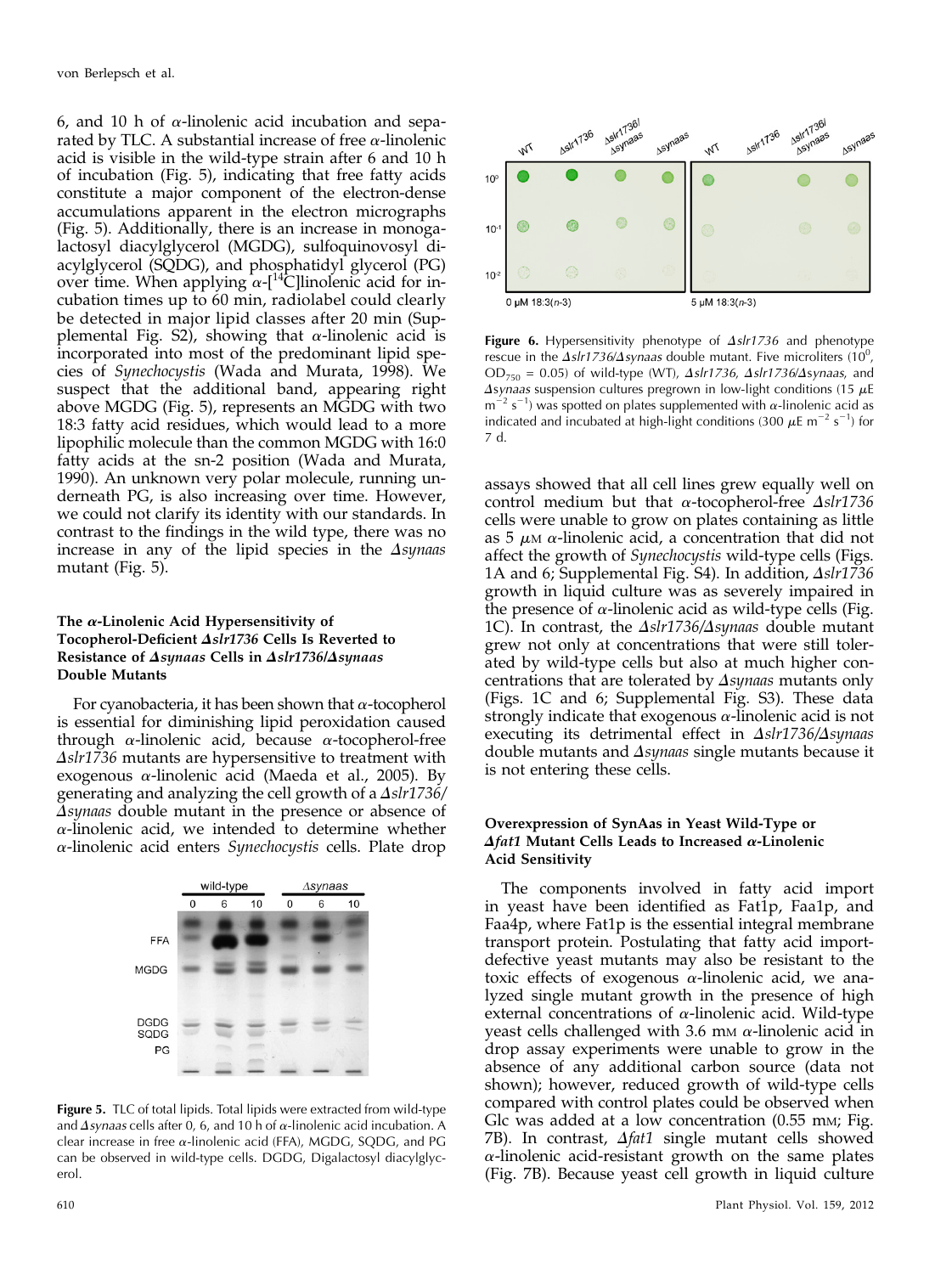

**Figure 7.** Increased sensitivity to  $\alpha$ -linolenic acid by overexpression of SynAas in yeast. A, Wild-type (WT), wild-type/SynAas,  $\Delta f$ at1, and  $\Delta$ fat1/SynAas cultures were diluted to OD<sub>600</sub> = 0.05 and grown in liquid YNB medium supplemented with 5.5 mm Glc, 1% tergitol, and 3.6 mm  $\alpha$ -linolenic acid. Ethanol was used as a control. Asterisks indicate significantly ( $P \le 0.01$ ) different values compared with the wild type. Error bars indicate  $s_E$  ( $n = 4-5$ ). B, Wild-type, wild-type/SynAas,  $\Delta$ fat1, and  $\Delta$ fat1/SynAas cells were diluted to OD<sub>600</sub> = 0.05 and spotted on YNB plates supplemented with 0.55 mm Glc, 1% tergitol, and 3.6 mm  $\alpha$ -linolenic acid. Ethanol was used as a control.

measured as optical density at 600 nm  $(OD<sub>600</sub>)$  could more reliably be characterized at a Glc concentration of 5.5 mM in the medium, we determined the effect of  $\alpha$ -linolenic acid on wild-type and  $\Delta f$ at1 cells at moderate Glc concentrations (Fig. 7A). Under these conditions, wild-type cell growth in the presence of 3.6 mm  $\alpha$ -linolenic acid is only weakly inhibited compared with control conditions and does not differ from  $\Delta f$ at1 growth (Fig. 7A). However, overexpression of a Syn-Aas-GFP fusion protein in the  $\Delta$ fat1 mutant and wildtype background led to a significant depression of cell growth (Fig. 7A), which was even more evident in the presence of low Glc in the medium (Fig. 7B). Here, the residual growth of SynAas-GFP-expressing wild-type cells observed in liquid culture (Fig. 7A) was completely abolished in SynAas-GFP-overexpressing cells

(Fig. 7B). These data support the conclusion that the GFP-tagged SynAas protein can functionally complement Fat1p-mediated  $\alpha$ -linolenic acid uptake and that an acyl-activating enzyme alone is sufficient to mediate the import of fatty acids from the external medium into the cell.

#### SynAas Can Retrieve and Activate  $\alpha$ -Linolenic Acid from Artificial Liposome Membranes

In order to analyze the ability of SynAas to retrieve and activate fatty acids from artificial membranes, we labeled large unilamellar vesicles (0.2  $\mu$ m) with  $\alpha$ -[<sup>14</sup>C] linolenic acid and incubated these liposomes with purified SynAas. When  $\alpha$ -linolenoyl-ACP was determined as water-soluble radioactivity in the supernatant of  $^{14}$ C-labeled liposomes, substantial synthesis of  $\alpha$ -linolenoyl-ACP was detected in assay conditions containing SynAas, ACP, ATP, and  $Mg^{2+}$  (Fig. 8A). A low (about four times reduced) level of radioactivity was observed in the absence of either ATP (with SynAas and ACP present; Fig. 8A, no ATP) or SynAas and ACP (with ATP present; Fig. 8A, buffer only) or when adding boiling-inactivated SynAas to otherwise complete assay medium (Fig. 8A, boiled SynAas). Complementary, the  $^{14}$ C label was lowest in assay conditions providing all components and was approximately equally high when carried out without either ATP or SynAas and ACP or with boiling-inactivated SynAas when liposome-associated radioactivity was determined from the liposome pellet after assay



Figure 8. Free fatty acids in membranes can serve as substrate for SynAas. Liposomes loaded with  $\alpha$ -[<sup>14</sup>C]linolenic acid were incubated for 15 min with 10  $\mu$ g of purified SynAas, 15  $\mu$ M ACP, and cofactors. Liposomes and supernatant were separated by ultracentrifugation, and radioactivity in supernatant and liposomal fractions was measured. An acyl-ACP concentration of 10 nmol  $L^{-1}$  in the assay supernatant (A) corresponds to an amount of 1 pmol  $\alpha$ -linolenoyl-ACP produced  $\mu$ g<sup>-1</sup> SynAas. Different letters indicate significantly different values ( $P \le 0.01$ ). Error bars indicate se ( $n = 6$ ).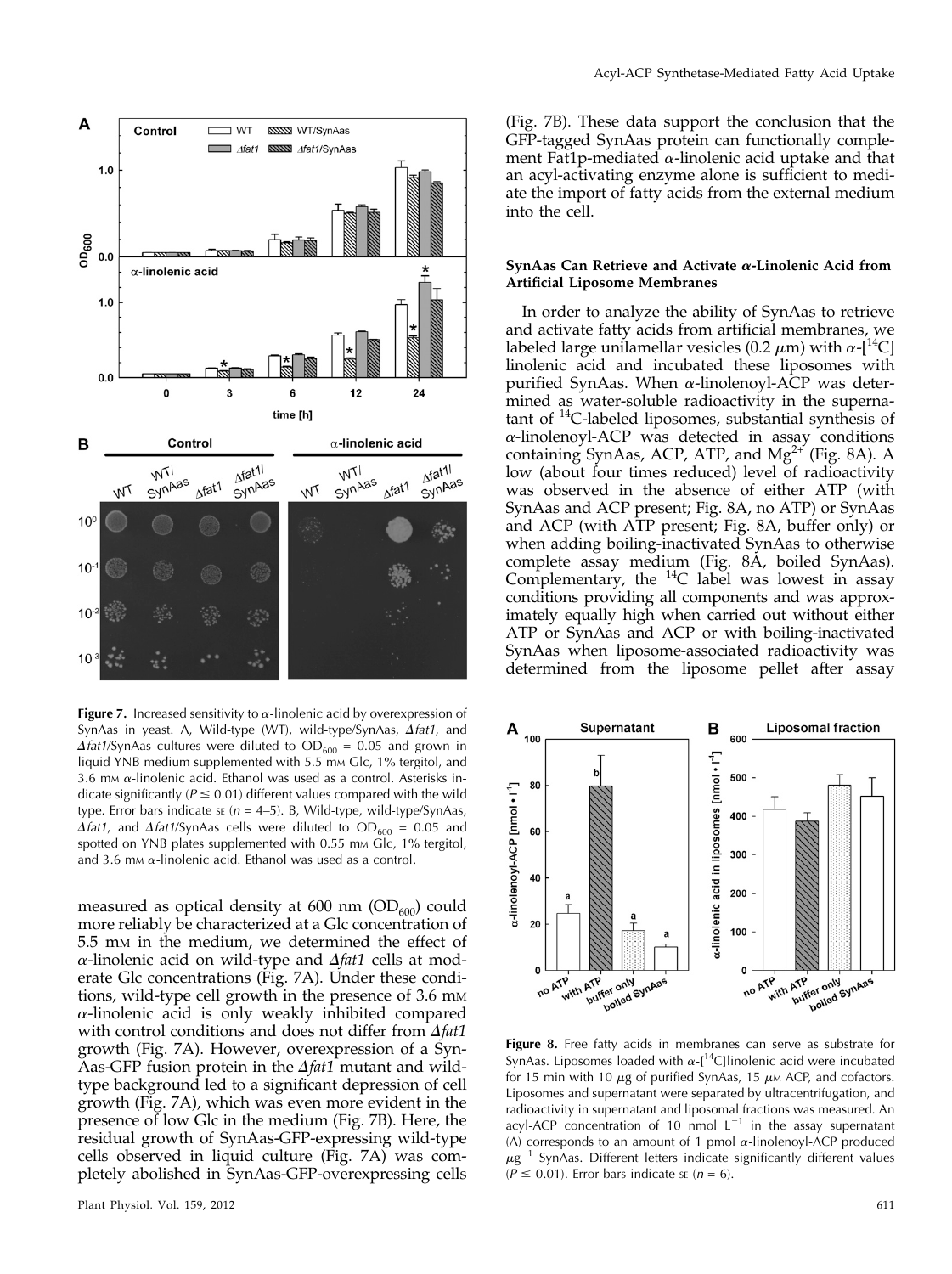performance (Fig. 8B). This indicates that  $\alpha$ -[<sup>14</sup>C]linolenic acid could be retrieved and activated from liposome membranes through the action of SynAas.

## DISCUSSION

Although polyunsaturated fatty acids are part of all plant membranes, they are toxic to the cell in higher concentrations. In plants, the accumulation of  $\alpha$ -linolenic acid within the cell is detrimental to the integrity of chloroplasts by unfolding of grana stacks and subsequent changes in the thylakoid membrane ultrastructure (Siegenthaler, 1972; Okamoto et al., 1977; Kunz et al., 2009). Here, we used the cytotoxic effect of intracellularly accumulating  $\alpha$ -linolenic acid as a tool to demonstrate the involvement of an acylactivating enzyme in fatty acid translocation across biological membranes.

## Loss of Function of the Acyl-Activating Enzyme Protects the Cell from the Toxic Effect of  $\alpha$ -Linolenic Acid

Analyses of Synechocystis wild-type cells challenged with  $\alpha$ -linolenic acid all revealed negative effects on cell viability detected as impaired growth and bleaching (Fig. 1), reduced photosynthetic electron transport (Fig. 2), disintegration of membranes and subcellular organization, and agglomeration of large lipophilic structures inside cells (Fig. 3). Simultaneous with this negative impact on wild-type cells, the content of  $\alpha$ -linolenic acid in total lipids and as free fatty acid steadily increased with the duration of treatment (Figs. 4, B and C, and 5). The apparently continuing, ATPconsuming activation of  $\alpha$ -linolenic acid in the presence of deteriorating photosynthesis might be fueled for a limited period of time through the breakdown of storage reserves like glycogen.

Because a negative impact of  $\alpha$ -linolenic acid on ultrastructure and photosynthetic electron transport has also been described for isolated chloroplasts (Siegenthaler, 1972; Okamoto et al., 1977; Golbeck et al., 1980; Kunz et al., 2009), it appears reasonable that the accumulation of excess amounts of  $\alpha$ -linolenic acid within Synechocystis cells is the major cause for the observed toxicity. No accumulation of  $\alpha$ -linolenic acid could be observed in  $\Delta$ synaas mutant cells, either in short- or long-term experiments (Figs. 4 and 5). Consequently,  $\alpha$ -linolenic acid-resistant growth could be observed in the nonaccumulating  $\Delta$ synaas mutant cells (Figs. 1 and 4). The exact mechanism of  $\alpha$ -linolenic acid toxicity to cells remains unclear. Although our study did not aim at exploring the physiological basis for the observed toxicity in Synechocystis and yeast wild-type cells, we adopt its occurrence as an argument for strongly reduced or absent  $\alpha$ -linolenic acid uptake into mutant cells.

In fact, our analyses of Synechocystis wild-type cells showed strongly elevated levels of  $\alpha$ -linolenic acid in lipids and as free fatty acid (Fig. 5). Because it had been

shown previously that hydrogen atoms adjacent to olefinic bonds such as those found in polyunsaturated fatty acids are susceptible to oxidative attack (Singh et al., 2002), we speculated that the observed detrimental effects of  $\alpha$ -linolenic acid might partly be caused by lipid peroxidation. Intracellular lipid peroxidation results in secondary effects like protein modification and degradation and DNA damage (McIntyre et al., 1999), which would fit well with the observed general reduction in cell viability of  $\alpha$ -linolenic acid-accumulating wild-type cells. In order to protect polyunsaturated fatty acid acyl chains from oxidative damage, cyanobacteria, algae, and higher plants have evolved a scavenger mechanism employing  $\alpha$ -tocopherol as antioxidant (Hunter and Cahoon, 2007; Maeda and DellaPenna, 2007).  $\alpha$ -Tocopherol is a lipophilic compound that has the unique ability to prevent oxidative damage to polyunsaturated fatty acid acyl chains through the interception of fatty acid peroxyl radicals and hence interruption of the chain reaction process inherent to lipid peroxidation (Schneider, 2005). Moreover, recent studies on Synechocystis mutants suggest that  $\alpha$ -tocopherol is also important for the repair of photodamaged PSII by protecting the de novo biosynthesis of high-turnover PSII components like D1 (Inoue et al., 2011). The tocopherol-deficient Synechocystis mutant  $\Delta s$ lr1736 is highly susceptible to treatment with  $\alpha$ -linolenic acid (Maeda et al., 2005). In agreement with the findings described by Maeda et al. (2005), we could also demonstrate that low concentrations of  $\alpha$ -linolenic acid (5  $\mu$ M) in high-light conditions (300  $\mu$ E) are toxic for  $\Delta$ slr1736 single mutant cells (Fig. 6). Interestingly, the  $\Delta s l r 1736$  hypersensitivity phenotype could be completely reverted to  $\Delta$ synaas resistance by generating a  $\Delta$ synaas/ $\Delta$ slr1736 double knockout (Fig. 6; [Sup](http://www.plantphysiol.org/cgi/content/full/pp.112.195263/DC1)[plemental Fig. S3](http://www.plantphysiol.org/cgi/content/full/pp.112.195263/DC1)). Apparently,  $\alpha$ -linolenic acid incorporated from the external medium leads to lipid peroxidation within Synechocystis cells during highlight exposure that cannot be prevented in the  $\Delta$ slr1736 single mutant because of the absence of tocopherols. In wild-type cells,  $\alpha$ -tocopherol is able to efficiently protect cells at 5  $\mu$ <sub>M</sub>  $\alpha$ -linolenic acid but evidently is insufficient for cells to tolerate an external  $\alpha$ -linolenic acid concentration of 10  $\mu$ M and above. In contrast,  $\Delta$ synaas/ $\Delta$ slr1736 double mutants are as resistant as  $\Delta$ synaas single mutants to  $\alpha$ -linolenic acid of 10  $\mu$ M and above (Figs. 1C and 6; [Supplemental Fig. S3](http://www.plantphysiol.org/cgi/content/full/pp.112.195263/DC1)). Because  $\alpha$ -tocopherol exhibits its antioxidant function inside cells, the absence of  $\alpha$ -linolenic acid-sensitive growth in both  $\Delta$ synaas/ $\Delta$ slr1736 and  $\Delta$ synaas mutants can only be explained by a strongly reduced or even absent uptake of the exogenously supplied  $\alpha$ -linolenic acid, which is well supported by the  $\alpha$ -linolenic acid-nonaccumulating phenotype of  $\Delta$ synaas cells (Fig. 4).

Taken together, these results suggest that the uptake mechanism in Synechocystis is strictly coupled to fatty acid activation. This adds a function in fatty acid uptake for SynAas to its role in internal fatty acid recycling demonstrated by Kaczmarzyk and Fulda (2010).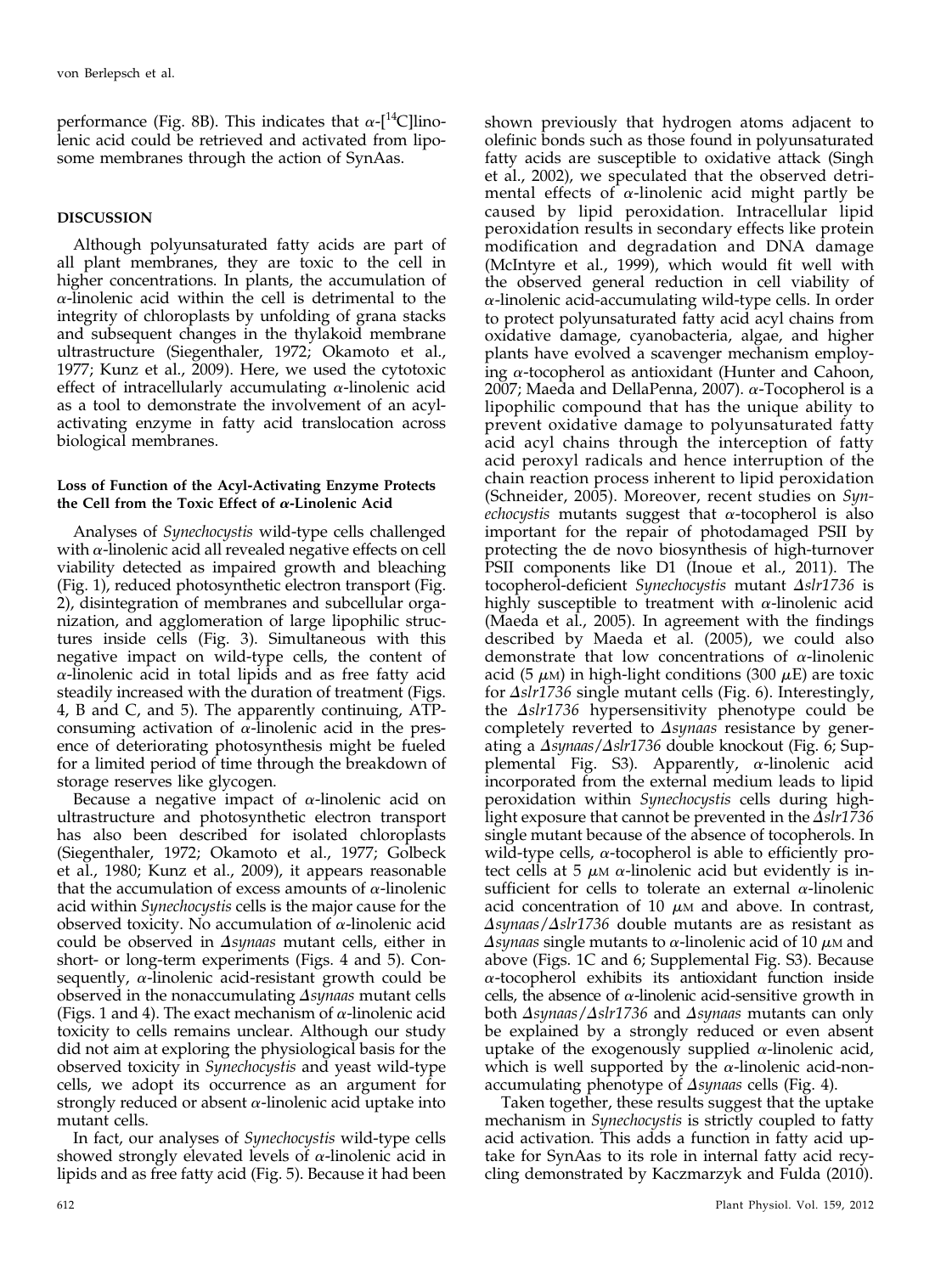Consequently, fatty acids can only enter the cell by activation with ACP. Because wild-type cells constantly import fatty acids under the imposed experimental conditions (Fig. 4), there must be a fast recycling of ACP. In order to maintain the free ACP pool, these activated fatty acids need to be rapidly integrated into lipids, as demonstrated by the increase in MGDG, SQDG, and PG in wild-type cells (Fig. 5; [Supplemental Fig. S2](http://www.plantphysiol.org/cgi/content/full/pp.112.195263/DC1)). However, the simultaneous rise in free  $\alpha$ -linolenic acid in wild-type cells (Fig. 5) also suggests that a substantial amount  $\alpha$ -linolenic acid is cleaved off from lipids. Free fatty acids accumulating in lipophilic droplets as observed in electron micrographs (Fig. 3) might be inaccessible for further activation by SynAas. Hence, lipophilic droplet formation may counteract a futile cycle of repeated fatty acid activation, integration into lipids, and phospholipasemediated cleavage, thereby enabling continuous influx of external fatty acids (Fig. 4). Imposing a distorted fatty acid composition on Synechocystis membrane lipids might lead to the necessity of remodeling these lipids to maintain favorable physicochemical membrane properties (Okazaki et al., 2006) and may also contribute to the observed  $\alpha$ -linolenic acid toxicity. The rise in intracellular free fatty acids could be the result of increased phospholipase activity as a reaction to the elevated  $\alpha$ -linolenic acid content in polar lipids. Previous studies have revealed the natural occurrence of free fatty acids in Synechocystis in the apparent absence of an acyl-ACP thioesterase (Kaczmarzyk and Fulda, 2010). Thus, lipase activity appears as a reasonable explanation for free fatty acids inside Synechocystis cells. A functional  $\beta$ -oxidation pathway appears to be missing in cyanobacteria. Therefore, incorporation of fatty acids into lipids is the only destination for moderate amounts of imported fatty acids. Excess fatty acids are apparently secreted into the surrounding medium, because  $\Delta$ synaas alone and in combination with other genetic modifications was recently shown to cause fatty acid enrichment in the culture medium (Kaczmarzyk and Fulda, 2010; Liu et al., 2011). In this context, the discovery of the fatty acid resistance phenotype in  $\Delta$ synaas may prove useful for the production of biofuels in approaches aimed at engineering organisms that accumulate high concentrations of fatty acids in the culture medium.

#### SynAas Mediates Fatty Acid Import When Heterologously Expressed in Yeast

In order to further examine the involvement of acylactivating enzymes in the import of fatty acids, we tested the yeast mutant  $\Delta f$ at1 upon treatment with  $\alpha$ -linolenic acid. Fat1p, as the postulated fatty acid transporter, acts in concert with Faa1p and Faa4p in vectorial acylation in yeast (Obermeyer et al., 2007). Analysis of the  $\Delta f$ at1 mutant had revealed that the import of oleate or the fatty acid analogon BODIPY-3823 is strongly reduced (Faergeman et al., 1997).

However, earlier studies also revealed that the two acyl-activating enzymes Faa1p and Faa4p are essential for the uptake of fatty acids (Knoll et al., 1995). Here, we describe a new phenotype of the  $\Delta f$ at1 mutant, which displays  $\alpha$ -linolenic acid-resistant growth on plates containing high concentrations of  $\alpha$ -linolenic acid, whereas yeast wild-type cells are highly sensitive under these conditions (Fig. 7). We propose that, as in Synechocystis, the reduced uptake of toxic  $\alpha$ -linolenic acid is the major cause for the resistance phenotype.

In our studies, we focused on Fat1p because it is the only acyl-activating enzyme with several membrane spans, characteristics of a classical transport protein, and has also been proven to have a major impact on fatty acid import in yeast (Faergeman et al., 1997). Overexpression of the cyanobacterial SynAas protein fused to GFP in the  $\Delta f$ at1 mutant led to an increased sensitivity when grown in medium containing 3.6 mm  $\alpha$ -linolenic acid and 5.5 mm Glc (Fig. 7A). More strikingly,  $\alpha$ -linolenic acid hypersensitivity was imposed in wild-type cells overexpressing SynAas-GFP upon  $\alpha$ -linolenic acid treatment (Fig. 7). We postulate that in addition to the functional, endogenous import mechanism of wild-type cells, SynAas mediates the increased import of toxic fatty acids, which causes the observed growth retardation. A generally stronger



Figure 9. Model for SynAas-mediated fatty acid membrane translocation in Synechocystis cells. Free fatty acids like  $\alpha$ -linolenic acid integrate into the plasma membrane and are retrieved from the membrane phase by SynAas action through simultaneous activation to acyl-ACP (inset). Synechocystis wild-type cells accumulate an excess of  $\alpha$ -linolenic acid in cell lipids when exposed to elevated concentrations in the external medium, which leads to lipid peroxidation. In regular growth conditions, lipid peroxidation can largely be prevented through the presence of  $\alpha$ -tocopherol. LD, Lipophilic droplets (as depicted in Fig. 3); PPi, inorganic pyrophosphate. [See online article for color version of this figure.]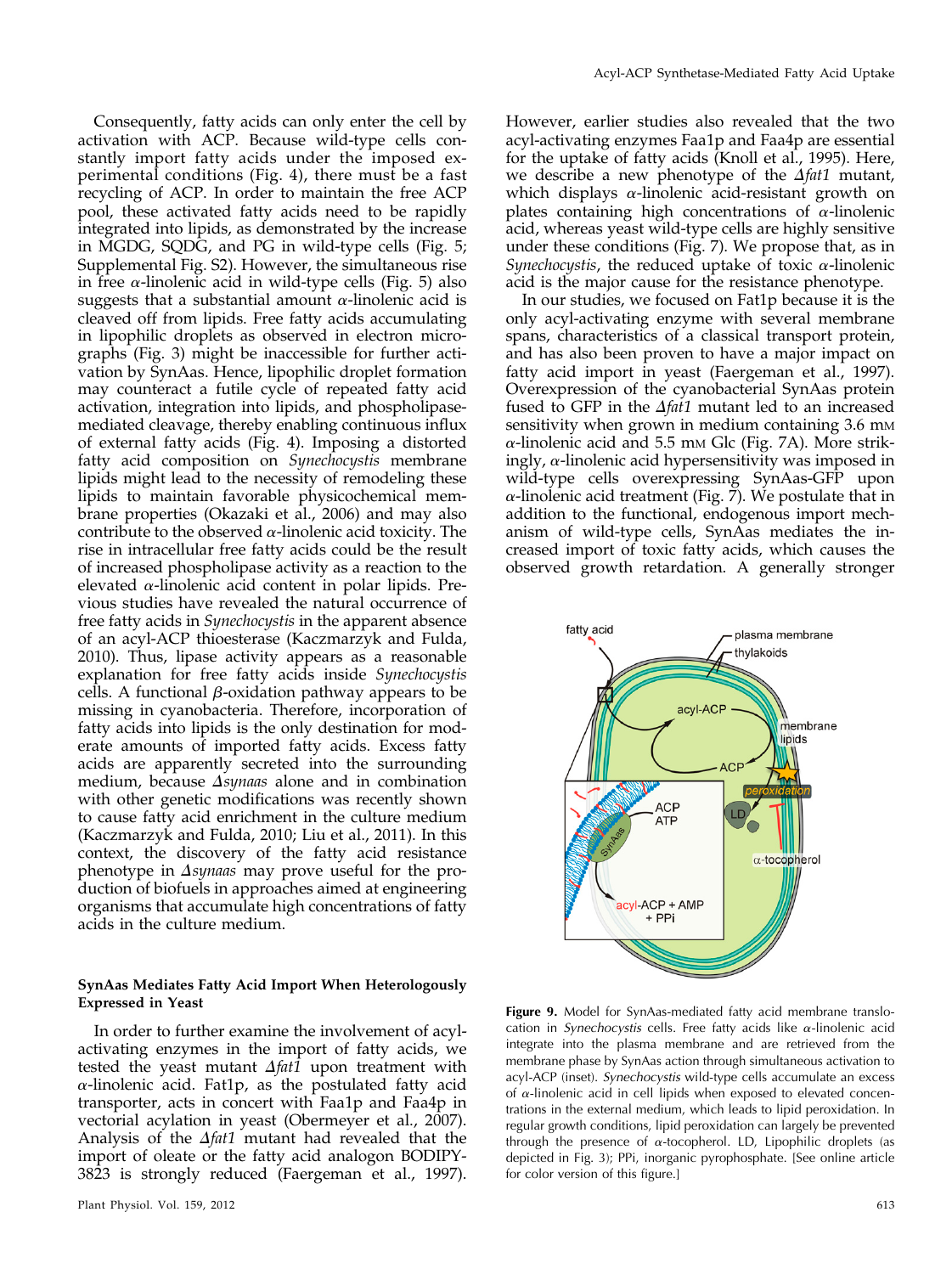$\alpha$ -linolenic acid sensitivity in SynAas-expressing wildtype and  $\Delta f$ at1 mutants cells could be observed by reducing the Glc content in the medium to 0.55 mm (Fig. 7B). This effect probably reflects the fact that the uptake of fatty acids becomes less important the more Glc is provided as a carbon source and implies that the native yeast fatty acid import mechanism may be down-regulated at the transcriptional or posttranscriptional level in the presence of sufficient quantities of Glc.

The recovery of the  $\Delta f$ at1/SynAas  $\alpha$ -linolenic acidsensitive phenotype and the hypersensitive phenotype of the wild-type/SynAas cells suggests that the acylactivating enzyme from Synechocystis is functionally equivalent to Fat1p and further strengthens our assumption that SynAas is able to mediate fatty acid import without the help of any additional transport protein.

## Fatty Acids Embedded in Membranes Serve as a Substrate for the Acyl-Activating Enzyme

It had been demonstrated previously that uncharged fatty acids can rapidly flip-flop between the exoplasmic face and the cytoplasmic face of membranes without the help of proteins (Kamp and Hamilton, 1992). In order to generate an influx of fatty acids across membranes, a mechanism needs to be present that removes fatty acids from the membrane at the cytosolic side. Flipping of free fatty acids from one leaflet to the other is reversible; however, when fatty acids are removed on one side, a continuous, transmembrane flux of fatty acids would be created. Such a mechanism can be driven by an intracellular acylactivating enzyme, which retrieves the lipohilic free fatty acid from the membrane and converts it to the water-soluble acyl-ACP or acyl-CoA ester. This socalled vectorial acylation has been discussed and investigated in great detail for yeast and E. coli as the main mediator of cellular fatty acid uptake (Black and DiRusso, 2003, 2007). For this mechanism to work properly, it would be beneficial if the acyl-activating enzyme was membrane associated. Although SynAas does not contain any apparent membrane domains according to various prediction programs, it has been purified from the membrane fraction of heterologous expression systems in this study and previous reports (Kaczmarzyk and Fulda, 2010). Moreover, SynAas has been identified in a proteomics study of Synechocystis plasma membrane proteins (Pisareva et al., 2007), indicating that it is probably membrane associated in vivo. In order to analyze whether an acyl-activating enzyme can process free fatty acids from artificial membranes, we established an acyl-ACP synthetase assay where the fatty acid substrate is embedded in an artificial liposome membrane. Using this assay, we could show that the recombinant acyl-activating enzyme from *Synechocystis* is able to highly increase the concentration of water-soluble  $\alpha$ -linolenoyl-ACP to

79.8  $\pm$  13.3 nmol  $L^{-1}$ , whereas without ATP in the assay, the concentration remains at  $24.7 \pm 3.8$  nmol  $L^{-1}$  in the supernatant (Fig. 8). Concomitantly, the amount of membrane-embedded free fatty acids decreases from  $417.8 \pm 33.0$  to  $387.0 \pm 21.7$  nmol  $L^{-1}$  in an ATP-dependent manner (Fig. 8). From these results, it is evident that fatty acids embedded in artificial liposome membranes can serve as a substrate for an acyl-activating enzyme like SynAas and hence can be transferred across a biological membrane solely by the action of such an enzyme.

#### A Model for Fatty Acid Translocation across Membranes

Through analyses of Synechocystis wild-type and mutant cells, complementation of a yeast fatty acid transporter mutant, and liposome experiments, we provide direct evidence for a model in which fatty acids can cross a membrane bilayer by first integrating into the membrane according to their physicochemical properties and subsequent retrieval through the action of SynAas at the cytosolic side (Fig. 9). Although this model has been derived from studying cellular fatty acid uptake in a prokaryotic organism, it might be speculated that an analogous mechanism is operating at endomembranes of eukaryotic cells. Transferring this model to fatty acid export from chloroplasts of higher plants would indicate that fatty acids synthesized as acyl-ACP esters inside chloroplasts would have to be released as free fatty acids into the inner envelope membrane by the action of a stroma-localized thioesterase such as FatA1 or FatB1 (Jones et al., 1995). In the intermembrane space, an acyl-activating enzyme would activate the free fatty acid through esterification to CoA, providing fast export rates by vectorial acylation. The acyl moiety might then either be directly incorporated into phosphatidylcholine via acyl editing, as suggested recently (Tjellström et al., 2012), or transferred by a second vectorial acylation step to the cytosol for incorporation into endoplasmic reticulum-derived lipids. The identity of many of the molecular components involved in this process in higher plants is still elusive. However, the Synechocystis and yeast mutant phenotypes reported here may prove to be useful in future research aiming to demonstrate the putative involvement of candidate proteins in fatty acid export from chloroplasts.

## MATERIALS AND METHODS

#### Strains and Growth Conditions

Synechocystis sp. PCC 6803 wild-type and mutant strains were grown under constant light conditions at 45  $\mu$ E m<sup>-2</sup> s<sup>-1</sup> and 30°C. Liquid cultures were grown in BG11 medium (Rippka et al., 1979), and mutant strains were cultivated in the presence of antibiotics for selection (25  $\mu$ g mL<sup>-1</sup> kanamycin or 25  $\mu$ g mL<sup>-1</sup> spectinomycin). Yeast (Saccharomyces cerevisiae) wild-type and mutant strains were cultivated in liquid synthetic defined medium (0.67% yeast nitrogen base, 2% Glc, and amino acids with uracil for the wild type and without uracil for transformation selection) at 29°C.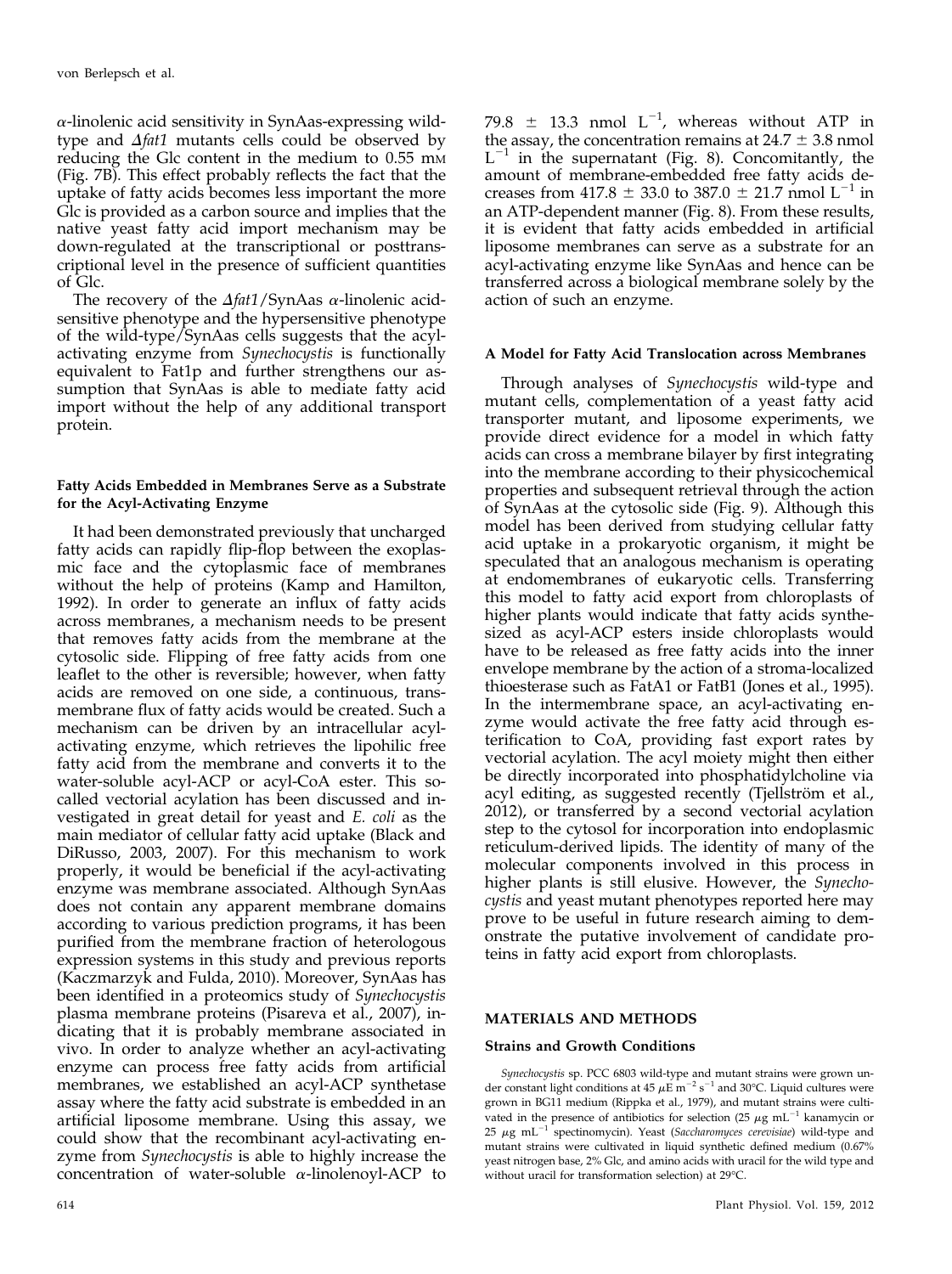## Generation of Synechocystis sp. PCC 6803 Knockout Mutants

Synechocystis sp. PCC 6803 mutants were generated as follows. A total of 710 bp of the open reading frame of SynAas was amplified from wild-type genomic DNA via primers SynAas\_s (5'-CTAGATGGCGAAACCATTGAC-3') and SynAas\_as (5'-ATGAGAGTTTCCAGTCTGCCC-3'). The PCR product was ligated into pGEM-T Easy (Promega) to yield SynAas\_pGEM-T. The HincII-liberated kanamycin cassette from pUC4\_Kan (GenBank accession no. X06404) was inserted into SmaI-digested SynAas\_pGEM-T, yielding a kanamycin resistance cassette flanked by two equal halves of the SynAas-specific sequence (pGEM-T- $\Delta$ synaas\_Kan). Transformation of Synechocystis sp. PCC 6803 with pGEM-T- $\Delta$ synaas Kan resulted in the  $\Delta$ synaas mutant strain.

SLR1736 knockout cells were created as described before (Savidge et al., 2002): the SLR1736 open reading frame was amplified from genomic DNA using primers with added NdeI and BamHI (underlined) restriction sites: SLR1736\_s (5'-TATTCATATGGCAACTATCCAAGCTTTTTG-3') and SLR1736\_as (5'-GGATCCTAATTGAAGAAGATACTAAATAGTTC-3'). Digestion of pGEM-T with EcoRV and NdeI offered suitable ligation sites for the NdeI- and BamHI-digested PCR product. pGEM-T-slr1736 was digested with MfeI and ligated with the EcoRI-digested spectinomycin resistance cassette from PUC4\_S (pUC 4 with an inserted spectinomycin cassette). Transformation of Synechocystis sp. PCC 6803 and Asynaas mutant cells with the pGEM-T-Dslr1736\_Spec vector resulted in Dslr1736 and Dsynaas/Dslr1736 double mutant strains, respectively.

#### Generation of Yeast Complementation Strains

The coding sequence of SynAas was amplified using the primers SynAas\_CDS\_s (5'-CTGTGGGAATCCCTCTACGA-3') and SynAas\_CDS\_as (5'-AAACATTTCGTCAATTAAATGTTG-3') without the stop codon from Synechocystis sp. PCC 6803 genomic DNA. By using the vector pENTR/ D-TOPO (Invitrogen), the coding sequence of SynAas was inserted into the yeast expression vector pDR-GW-eGFP (Loqué et al., 2007), which allows for the synthesis of a C-terminal eGFP fusion protein via Gateway cloning (Invitrogen). Transformation of pDR-GW-SynAas-eGFP into the yeast wildtype strain BY4741 and  $\Delta f$ at1(YBR041w) (Euroscarf) yielded the strains wild type/SynAas and  $\Delta$ fat1/SynAas.

#### Lipid Composition Analysis

Liquid cultures of Synechocystis sp. PCC 6803 wild-type and Asynaas cells were adjusted to  $OD_{750} = 0.25$  and incubated with  $150 \mu M \alpha$ -linolenic acid (Sigma-Aldrich) for 10 h at 45  $\mu$ E m<sup>-2</sup> s<sup>-1</sup> and 30°C. Samples (15 mL) were taken every 2 h. Cells were pelleted at 10,000g and subsequently washed two times in BG11 (10 mL) supplemented with bovine serum albumin (1%, w/v) and one time in BG11 (10 mL). Lipids and fatty acids were extracted with dichloromethane:methanol (2:1,  $v/v$ ) as described by Von Elert and Stampfl (2000). Analyses were performed on an Agilent 6890N gas chromatography system equipped with a flame ionization detector and helium as carrier gas in a capillary gas chromatography column (J&W DB-225, 30 m, i.d. of 0.25 mm, film thickness of 0.25  $\mu$ m). Fatty acid methyl esters were identified by comparison of retention times with fatty acid methyl ester standards (Sigma-Aldrich). Quantification of the fatty acids was done by comparison with internal standards (C17:0 and C23:0 methyl esters).

#### TLC

Synechocystis wild-type and Δsynaas suspension culture solutions were adjusted to OD<sub>750</sub> = 0.25 and incubated with 150  $\mu$ M  $\alpha$ -linolenic acid. Lipids were extracted from 50 mL of suspension culture at the time points indicated according to Bligh and Dyer (1959). Using the Linomat 5 (CAMAG, Berlin, Germany), 30  $\mu$ L of the lipid extract was applied to a 20-  $\times$  10-cm highperformance TLC Silica Gel 60 plate (Merck), which was prewashed twice with chloroform:methanol (1:1,  $\bar{v}/v$ ) and air dried for 30 min. Lipids were separated using acetone:toluene:water (91:30:8, v/v/v) as solvent. For detection of lipid bands, the TLC plate was dipped into a phosphoric acid-copper sulfate reagent [15.6 g of  $CuSO_4(H_2O)_5$  and 9.4 mL of  $H_3PO_4$  (85%, w/v) in 100 mL of water] and charred at 180°C for 10 min (Yao and Rastetter, 1985). Lipids were identified by comparison with standards of MGDG, SQDG, digalactosyl diacylglycerol, and PG purchased from Lipid Products, Ltd.

## Short-Term Incorporation of 1-<sup>14</sup>C-Labeled a-Linolenic Acid

Synechocystis sp. PCC 6803 wild-type and  $\Delta synaas$  cells were adjusted to  $OD_{750} = 3.0$  in 300  $\mu$ L and incubated with 33  $\mu$ M (final concentration)  $\alpha$ -linolenic acid in a 1:10 dilution with  $[1^{-14}C]$ linolenic acid (Hartmann Analytic) at 30°C in the light. Samples (60  $\mu$ L) were collected every 10 min and spotted on Millipore  $45-\mu m$  membrane filters. Cells were washed with 10-mL of ice-cold BG11 medium supplemented with 33  $\mu$ M unlabeled  $\alpha$ -linolenic acid. Radioactivity in the retained cells was determined in a Beckmann scintillation counter.

#### Determination of ETR in Synechocystis Cells

Synechocystis sp. PCC 6803 wild-type and Asynaas cells were adjusted to OD<sub>750</sub> = 0.25 and incubated with 150  $\mu$ M  $\alpha$ -linolenic acid (constant light of 45  $\mu$ E m<sup>-2</sup> s<sup>-1</sup>, 30°C). Mock-treated cells were incubated with 0.1% ethanol. The photosynthetic ETR was measured every 60 min using a WATER-PAM chlorophyll fluorometer (Walz). For measurements, cultures were diluted 1:10 in BG11 medium in a final volume of 2 mL. Light curves were recorded with the manufacturer's standard settings with increasing photosynthetic active radiation (PAR; 380–710 nm) from 0 to 1,650 (photon flux density in  $\mu$ mol photons  $m^{-2} s^{-1}$ ). The equation for the calculation of ETR is as follows: ETR = yield  $\times$  PAR  $\times$  0.5  $\times$  0.84. Graphs display the ETR at PAR = 200.

## Electron Microscopy

Wild-type and  $\Delta synaas$  Synechocystis sp. PCC 6803 cultures were grown to  $OD_{750} = 0.25$  and incubated with 150  $\mu$ M  $\alpha$ -linolenic acid, and samples were pelleted at the indicated time points. Cell pellets were fixed with 2% osmium tetroxide and 2.5% glutaraldehyde, dehydrated in an ethanol series, and embedded in Epon 812 resin. Ultrathin sections were prepared using an ultramicrotome (UC7; Leica). The sections were stained with lead citrate and uranyl acetate and viewed with a Phillips CM 10 apparatus.

#### Growth Assays on Plates and Liquid Culture

For the Synechocystis sp. PCC 6803 drop test, liquid cultures of Synechocystis sp. PCC 6803 wild type and the corresponding mutants were adjusted to  $OD_{750} = 0.05$ , and 5  $\mu$ L was spotted in four dilutions on BG11 agar plates supplemented with 0.1% ethanol and 0 to 10  $\mu$ M linolenic acid. Photographs were taken after 7 d of growth at constant light (45  $\mu$ E m $^{-2}$  s $^{-1}$ ) and 30°C. For the drop test of the tocopherol-deficient mutant, wild-type,  $\Delta$ slr1736,  $\Delta$ synaas/  $\Delta$ slr1736, and  $\Delta$ synaas cultures were grown under low-light conditions (15  $\mu$ E  $m^{-2}$  s<sup>-1</sup>), diluted to the indicated OD<sub>750</sub>, shifted to high-light conditions (300  $\mu$ E m<sup>-2</sup> s<sup>-1</sup>; Maeda et al., 2005), and grown for 7 d. For the determination of growth rates in the presence and absence of  $\alpha$ -linolenic acid, cultures were adjusted to  $OD_{750} = 0.25$ . Culture volumes of 25 mL were supplemented with  $\alpha$ -linolenic acid (40  $\mu$ M final concentration) or ethanol as a control. Cultures were incubated at 30°C and medium-light conditions (100  $\mu$ E m<sup>-2</sup> s<sup>-1</sup>) for 48 h.  $OD_{750}$  was measured every 6 h.

For the yeast drop test, liquid cultures of yeast wild-type and indicated mutant strains were diluted to  $OD<sub>600</sub> = 0.05$ , and 2  $\mu$ L was dropped on synthetic dextrose plates containing  $1\%$  tergitol (added to increase  $\alpha$ -linolenic acid solubility), 3.6 mm (0.1%, w/v)  $\alpha$ -linolenic acid, and 0.55 mm (0.01%, w/v) or 5.5 mm  $(0.1\%$ ,  $w/v)$  Glc in the indicated combinations. Plants were grown for 5 d at 30°C. For the  $OD_{600}$  measurements, synthetic defined medium was prepared containing 0.67% yeast nitrogen base, 1% tergitol, 3.6 mm (0.1%,  $w/v$ )  $\alpha$ -linolenic acid, and 5.5 mm (0.1%,  $w/v$ ) Glc in the indicated combinations. The culture was continuously shaken at  $29^{\circ}$ C, and  $OD_{600}$  was measured at the indicated time points.

#### Purification of SynAas from Synechocystis and ACP from Escherichia coli

For amplification of the SLR1609 coding sequence from Synechocystis, the primers SLR1609cds fw (5'-CACCAAAATGTCTGACAGTGGCCATGGCGC-3') and SLR1609cds rev (5'-AAACATTTCGTCAATTAAATGTTG-3') and Synechocystis genomic DNA as template were used. Via the vector pENTR-D-TOPO (Invitrogen), the SLR1609 coding sequence was transferred to the yeast expression vector pYES-DEST52 (Invitrogen) to produce SLR1609 with a C-terminal  $6\times$  His tag. For amplification of the ACP coding sequence from E. coli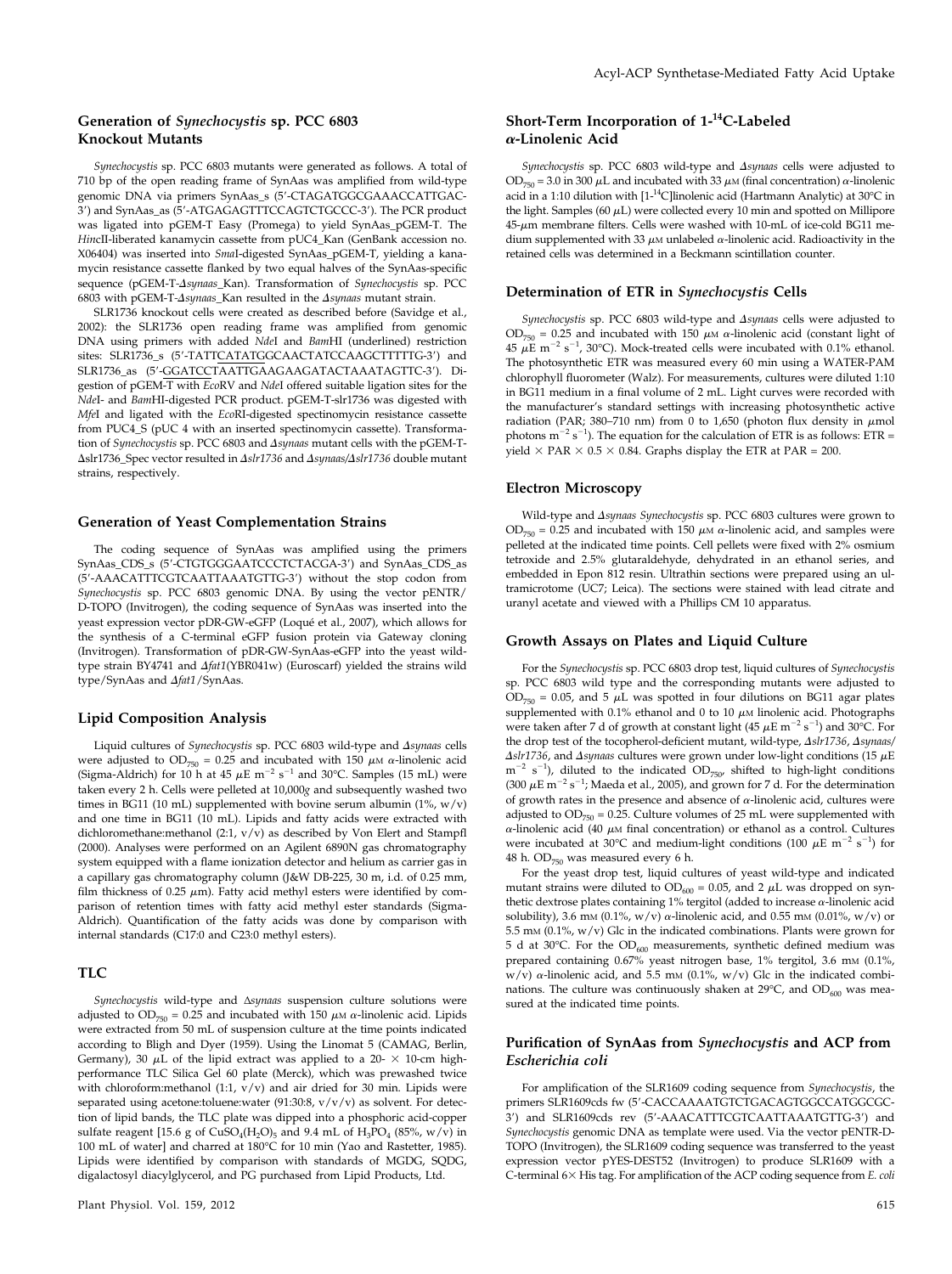genomic DNA, the following primer combination was used: ACP\_fw (5'-CACCATGAGCACTATCGAAGAACGCG-3') and ACP\_rev (5'-CGCCTGG-TGGCCGTTGATGTAATCAATG-3'). After subcloning into pENTR-D-TOPO (Invitrogen), the coding sequence was transferred to the E. coli expression vector pDEST17 (Invitrogen). For protein expression, the plasmids was transformed into the yeast (SynAas) strain INVSc1 from Invitrogen or E. coli (ACP) expression strain BLR(DE3)pLys (Merck). Protein expression was induced through the addition of  $2\%$  Gal (yeast) or 1 mm isopropylthio- $\beta$ -galactoside (E. coli). Protein purification was carried out using nickelnitrilotriacetic acid agarose (Qiagen) according to the manufacturer's instructions with modifications. Concentrations and purity of the proteins were confirmed by SDS-PAGE ([Supplemental Fig. S5](http://www.plantphysiol.org/cgi/content/full/pp.112.195263/DC1)).

#### Liposome Assay

Liposomes were prepared as described previously (Takei et al., 1998) with some modifications. Five milligrams of phosphatidylcholine was dissolved in chloroform, dried under nitrogen, and rehydrated in 0.3 <sup>M</sup> Suc solution for 1 h. The liposomes formed were suspended in 25 mm Tris-HCl buffer, pH 8, and standardized to 200-nm size using lipid extruder (Avanti Polar Lipids). Liposomes were pelleted at 160,000g in a Beckmann ultracentrifuge. The liposomes were incubated with 500  $\mu$ L of Tris-HCl, pH 8, containing 2  $\mu$ M [1-<sup>14</sup>C] linolenic acid (Hartmann Analytic) for 10 min at 30°C followed by three wash steps with Tris-HCl, pH 8. The  $[1^{-14}C]$ linolenic acid-loaded liposomes were incubated with  $400 \mu L$  of acyl-ACP synthetase assay according to Kaczmarzyk and Fulda (2010) for 15 min at 30°C. Liposomes and supernatant were separated by centrifugation at 16,000g and counted separately in a Beckmann scintillation counter.

#### Supplemental Data

The following materials are available in the online version of this article.

- [Supplemental Figure S1.](http://www.plantphysiol.org/cgi/content/full/pp.112.195263/DC1) Confirmation of the inserted kanamycin and spectinomycin cassette and full segregation of the  $\Delta$ slr1736,  $\Delta$ slr1609, and  $\Delta s$ lr1736/ $\Delta s$ lr1609 mutant.
- [Supplemental Figure S2.](http://www.plantphysiol.org/cgi/content/full/pp.112.195263/DC1) Autoradiography of total lipid extracts from  $\alpha$ -[<sup>14</sup>C]linolenic acid-treated wild-type and  $\Delta$ synaas cells separated by thin-layer chromatography.
- [Supplemental Figure S3.](http://www.plantphysiol.org/cgi/content/full/pp.112.195263/DC1) Synechocystis wild type and mutant growth assay on plates at higher  $\alpha$ -linolenic acid concentrations.
- [Supplemental Figure S4.](http://www.plantphysiol.org/cgi/content/full/pp.112.195263/DC1)  $\alpha$ -Tocopherol measurement spectrograms.
- [Supplemental Figure S5.](http://www.plantphysiol.org/cgi/content/full/pp.112.195263/DC1) Purification of  $6\times$  histidin-tagged SynAas from Synechocystis sp. PCC 6803 and ACP from E. coli using Ni-NTA affinity chromatography.
- [Supplemental Materials and Methods S1:](http://www.plantphysiol.org/cgi/content/full/pp.112.195263/DC1) Tocopherol measurement.

## ACKNOWLEDGMENTS

We thank Martin Fulda for valuable discussion on SynAas function and physiology. Katja Preuss is gratefully acknowledged for help with lipid analysis and Karin Buchmann for help with electron microscopy.

Received February 8, 2012; accepted April 22, 2012; published April 24, 2012.

## LITERATURE CITED

- Benning C (2008) A role for lipid trafficking in chloroplast biogenesis. Prog Lipid Res 47: 381–389
- Black PN, DiRusso CC (2003) Transmembrane movement of exogenous long-chain fatty acids: proteins, enzymes, and vectorial esterification. Microbiol Mol Biol Rev 67: 454–472
- Black PN, DiRusso CC (2007) Yeast acyl-CoA synthetases at the crossroads of fatty acid metabolism and regulation. Biochim Biophys Acta 1771: 286–298
- Black PN, Kianian SF, DiRusso CC, Nunn WD (1985) Long-chain fatty acid transport in Escherichia coli: cloning, mapping, and expression of the fadL gene. J Biol Chem 260: 1780–1789
- Bligh EG, Dyer WJ (1959) A rapid method of total lipid extraction and purification. Can J Biochem Physiol 37: 911–917
- Faergeman NJ, Black PN, Zhao XD, Knudsen J, DiRusso CC (2001) The acyl-CoA synthetases encoded within FAA1 and FAA4 in Saccharomyces cerevisiae function as components of the fatty acid transport system linking import, activation, and intracellular utilization. J Biol Chem 276: 37051–37059
- Faergeman NJ, DiRusso CC, Elberger A, Knudsen J, Black PN (1997) Disruption of the Saccharomyces cerevisiae homologue to the murine fatty acid transport protein impairs uptake and growth on long-chain fatty acids. J Biol Chem 272: 8531–8538
- Gardiner SE, Roughan PG, Slack CR (1982) Manipulating the incorporation of  $[1 - {}^{14}C]$ acetate into different leaf glycerolipids in several plant species. Plant Physiol 70: 1316–1320
- Golbeck JH, Martin IF, Fowler CF (1980) Mechanism of linolenic acidinduced inhibition of photosynthetic electron transport. Plant Physiol 65: 707–713
- Hunter SC, Cahoon EB (2007) Enhancing vitamin E in oilseeds: unraveling tocopherol and tocotrienol biosynthesis. Lipids 42: 97–108
- Inoue S, Ejima K, Iwai E, Hayashi H, Appel J, Tyystjärvi E, Murata N, Nishiyama Y (2011) Protection by  $\alpha$ -tocopherol of the repair of photosystem II during photoinhibition in Synechocystis sp. PCC 6803. Biochim Biophys Acta 1807: 236–241
- Jones A, Davies HM, Voelker TA (1995) Palmitoyl-acyl carrier protein (ACP) thioesterase and the evolutionary origin of plant acyl-ACP thioesterases. Plant Cell 7: 359–371
- Kaczmarzyk D, Fulda M (2010) Fatty acid activation in cyanobacteria mediated by acyl-acyl carrier protein synthetase enables fatty acid recycling. Plant Physiol 152: 1598–1610
- Kamp F, Hamilton JA (1992) pH gradients across phospholipid membranes caused by fast flip-flop of un-ionized fatty acids. Proc Natl Acad Sci USA 89: 11367–11370
- Knoll LJ, Johnson DR, Gordon JI (1995) Complementation of Saccharomyces cerevisiae strains containing fatty acid activation gene (FAA) deletions with a mammalian acyl-CoA synthetase. J Biol Chem 270: 10861–10867
- Koo AJ, Ohlrogge JB, Pollard M (2004) On the export of fatty acids from the chloroplast. J Biol Chem 279: 16101–16110
- Koo AJK, Fulda M, Browse J, Ohlrogge JB (2005) Identification of a plastid acyl-acyl carrier protein synthetase in Arabidopsis and its role in the activation and elongation of exogenous fatty acids. Plant J 44: 620–632
- Kunz HH, Scharnewski M, Feussner K, Feussner I, Flügge UI, Fulda M, Gierth M (2009) The ABC transporter PXA1 and peroxisomal  $\beta$ -oxidation are vital for metabolism in mature leaves of Arabidopsis during extended darkness. Plant Cell 21: 2733–2749
- Liu X, Sheng J, Curtiss R III (2011) Fatty acid production in genetically modified cyanobacteria. Proc Natl Acad Sci USA 108: 6899–6904
- Loqué D, Lalonde S, Looger LL, von Wirén N, Frommer WB (2007) A cytosolic trans-activation domain essential for ammonium uptake. Nature 446: 195–198
- Maeda H, DellaPenna D (2007) Tocopherol functions in photosynthetic organisms. Curr Opin Plant Biol 10: 260–265
- Maeda H, Sakuragi Y, Bryant DA, Dellapenna D (2005) Tocopherols protect Synechocystis sp. strain PCC 6803 from lipid peroxidation. Plant Physiol 138: 1422-1435
- McIntyre TM, Zimmerman GA, Prescott SM (1999) Biologically active oxidized phospholipids. J Biol Chem 274: 25189–25192
- Neiss WF (1983) Extraction of osmium-containing lipids by section staining for TEM. Histochemistry 79: 245–250
- Nunn WD, Simons RW (1978) Transport of long-chain fatty acids by Escherichia coli: mapping and characterization of mutants in the fadL gene. Proc Natl Acad Sci USA 75: 3377–3381
- Obermeyer T, Fraisl P, DiRusso CC, Black PN (2007) Topology of the yeast fatty acid transport protein Fat1p: mechanistic implications for functional domains on the cytosolic surface of the plasma membrane. J Lipid Res 48: 2354–2364
- Okamoto T, Katoh S, Murakami S (1977) Effects of linolenic acid on spinach chloroplast structure. Plant Cell Physiol 18: 551–560
- Okazaki K, Sato N, Tsuji N, Tsuzuki M, Nishida I (2006) The significance of C16 fatty acids in the sn-2 positions of glycerolipids in the photosynthetic growth of Synechocystis sp. PCC6803. Plant Physiol 141: 546–556
- Pisareva T, Shumskaya M, Maddalo G, Ilag L, Norling B (2007) Proteomics of Synechocystis sp. PCC 6803: identification of novel integral plasma membrane proteins. FEBS J 274: 791–804